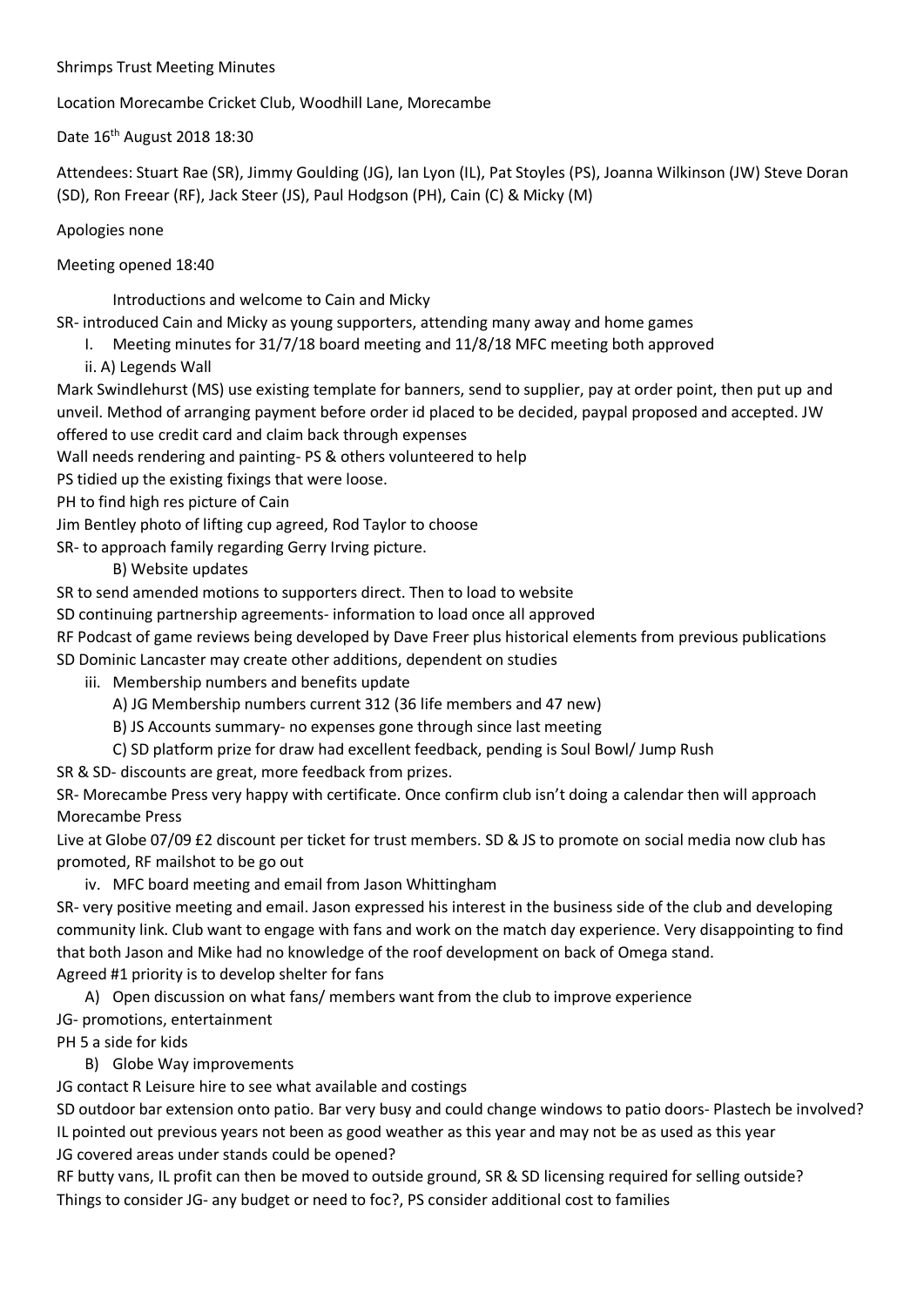## C) Ground improvements

SD Janet Preston looking into funding opportunities/ applications

PS Big connect 4, Jenga on patio

SD half time entertainment on the pitch- cross bar challenge, Shrimps trust challenge cup with local schools JS sponsor any prizes and get increased advertising through tannoy etc- all agreed

SR open meeting 28/08 raise ideas for half time entertainment and more

Need to advertise Rf mailout, JS & SD social media

SR provision of drinks and food essential ( home game Omega stand ran out of pies and slow service at the bar)

IL pre match show highlights of previous game PH/ JG speak to Brian

C & M Penalty shoot out

SR Wigan Gazebo at front, player available to sign programmes, have selfies

IL Christie the Cat to have more attendance, perhaps pre games in shopping centre

D) Increasing attendance

SD/SR season tickets not getting anything extra compared to last year. Discount scheme to go alongside the season ticket could be an incentive to buy

PS bigger clubs reduced prices to aim for bigger crowds. Delayed early bird offer great but should've been frozen at that

IL Upstairs in hospitality players doing interviews as extra experience, be shown downstairs?

SR/PS outside music such as Mark Mckenna

JW/SD/SR Group discounts such as 'mates rates'

Sd mini season ticket. IL buy 10 tickets and discount, redeem at shop for tickets

SR all need to look for other examples from other clubs

C & M/ SR/SD/JG Fifa terminal/ tournament SD to talk with Game, agreed Trust could provide TV. Link to screen in ground?

v. Members questionnaire

RF email out that roof number one priority, positive meeting with board, use email direct from Jason? SR to get approval from JWh

Agreed to hold off on questionnaire until have more focused information- all agreed

Rf can create a new email on gmail for suggestions

Vi. Roche testimonial

Discussed sponsorship opportunities at Roche testimonial and dates for activities.

Agreed to promote volunteer opportunities at match- car park attendants, litter pickers (SR, PH JW), raffle ticket sellers, programme sellers

PH to promote on fans page (2000 followers)

September 16<sup>th</sup> testimonial match

JW to design and print open meeting promotional poster some A4, flyers on A5 and poster on A3

28/08 at MFC, 7.30-9.30pm

- vi. Any other business
- A) C & M/ SR/JG Minibus surplus to be used to benefit those involved. Flags? C & M agreed, Competition for designs? C & M away flags too
- B) 22/09 quiz night and entertainment

PH to coordinate overall

JW and SR not attending

PH- Elvis tribute

SD Carly Rae

SD ask Steve to be quiz master

JG to ask MS to compere

Fundraising and raffle prizes

JW sponsorship of question categories e.g. TV , Sport (MFC?), Cinema (Reel), history

SR to confirm timings with club

Club do happy hour/ discounted prices to £2.50/pint 5-7pm post game to entice people to stay